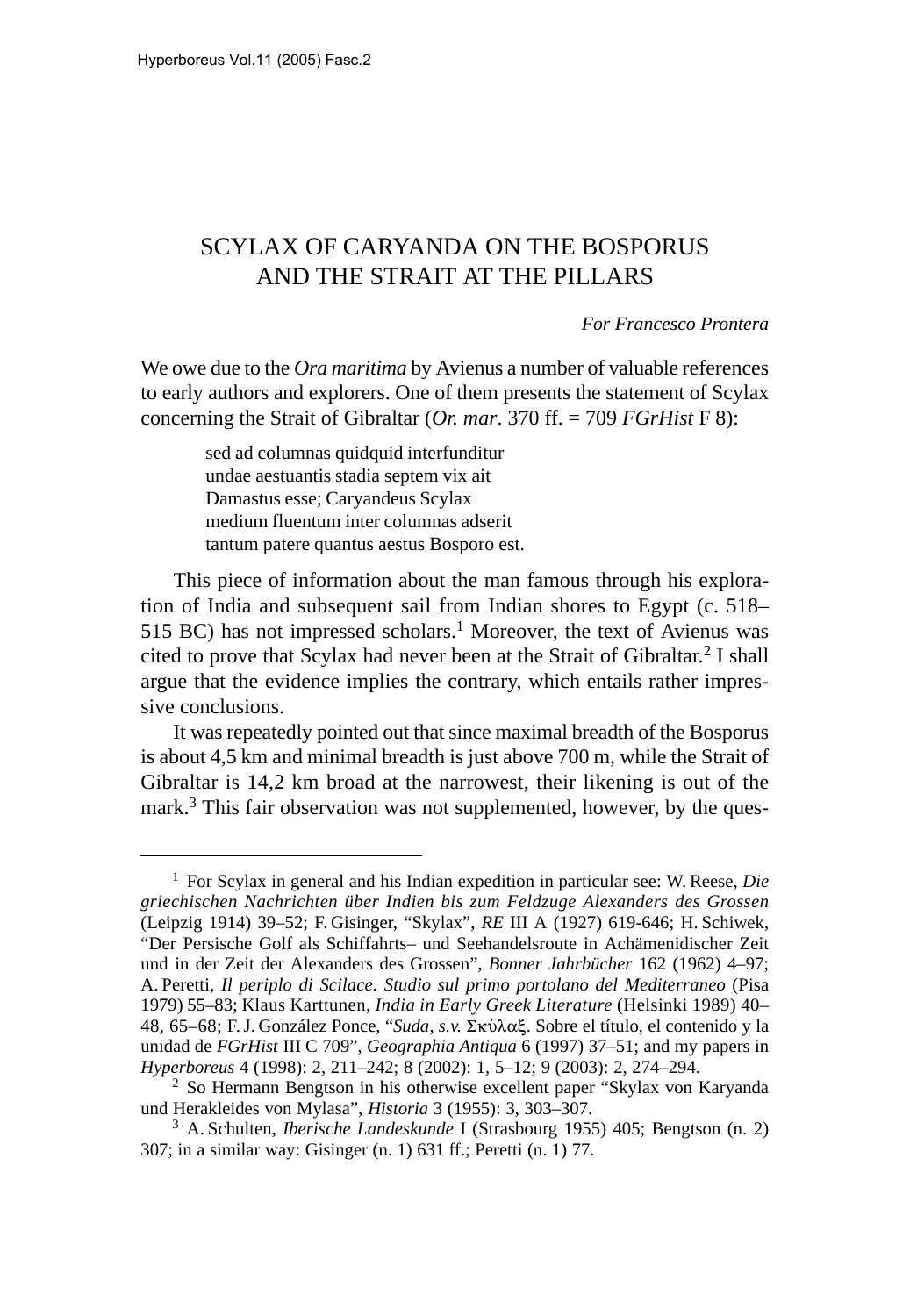tion of what might compel Scylax to take responsibility for an unwarranted statement and accept the risk of being severely criticized for his mistake. To be sure *errare humanum est*, but it is one thing if a person asked about the height of Tour Eiffel gives a wrong number of meters, and it is another matter if it is asserted that Tour Eiffel is as high as the Notre Dame de Paris. Moreover, the scale of mistake is not the only surprise of the passage. Scylax' reference to the 'middle part' of the Strait of Gibraltar reveals good knowledge of local topography. The channel is significantly larger at both eastern and western entrances than at the middle part, while its breadth in the middle part does not vary conspicuously. Scylax' mistake appears thus hardly comprehensible.

The paradox disappears as soon as one realizes that the original comparison involved the Cimmerian Bosporus, the Strait of Kerch that fits the comparison well, and not the Thracian Bosporus. The ancient authors typically specify which of the two *Bosporoi* they mean, yet not infrequently they assume that it is clear from the context. If the context is missing, no a priori conclusion is justified. It is the Cimmerian Bosporus that is just  $\text{Bóot} \pi \text{op}$ the *Prometheus Bound* (729–735), in a fragment of Hellanicus (*FGrHist*  $4 F 69$ ) and probably in a fragment of Hecataeus,<sup>4</sup> but it is the Thracian Bosporus in Mandrocles' inscription commemorating his building the bridge for Darius (Hdt. 4. 88). Actually the triple division of the body of water between the Black Sea and Aegean Sea into the Bosporus, the Propontis and the Hellespont is attested for the first time only in a geographical passage of Herodotus (4. 85), while the 'Hellespont' still includes the Propontis and even the areas of Byzantium and Chalcedon in historical passages of his work  $(4. 138; 144)$ <sup>5</sup> and one may suspect that Mandrocles was the first to call the Thracian strait 'Bosporus' in order to link the bridge that he built with a glorious name. To say the least, there is no a priori reason to assume that Scylax had in mind the Thracian Bosporus rather than the Cimmerian.

It was apparently the words by Damastes in the same quotation from Avienus that made scholars look in the wrong direction. Damastes' estimate

<sup>&</sup>lt;sup>4</sup> FGrHist 1 F 196: ο μεν ούν Βόσπορος και ο Πόντος ούτω και ο Έλλήσποντος κατὰ ταὐτά μοι μεμετρέαται. The words are so similar to those in Hdt. 4. 86 that Felix Jacoby thinks of a corruption in the source; for the contrary view see: O. Kimball Armayor, "Did Herodotus Ever Go to the Black Sea?", *HSCP* 82 (1978) 45–49.

<sup>5</sup> Strab. 7, fr. 22 Radt knows authors who call 'Hellespont' the whole Propontis and even a part of the Aegean Sea. Felix Jacoby (ad *FGrHist* 1 F 139) admits that Hecataeus was one of them.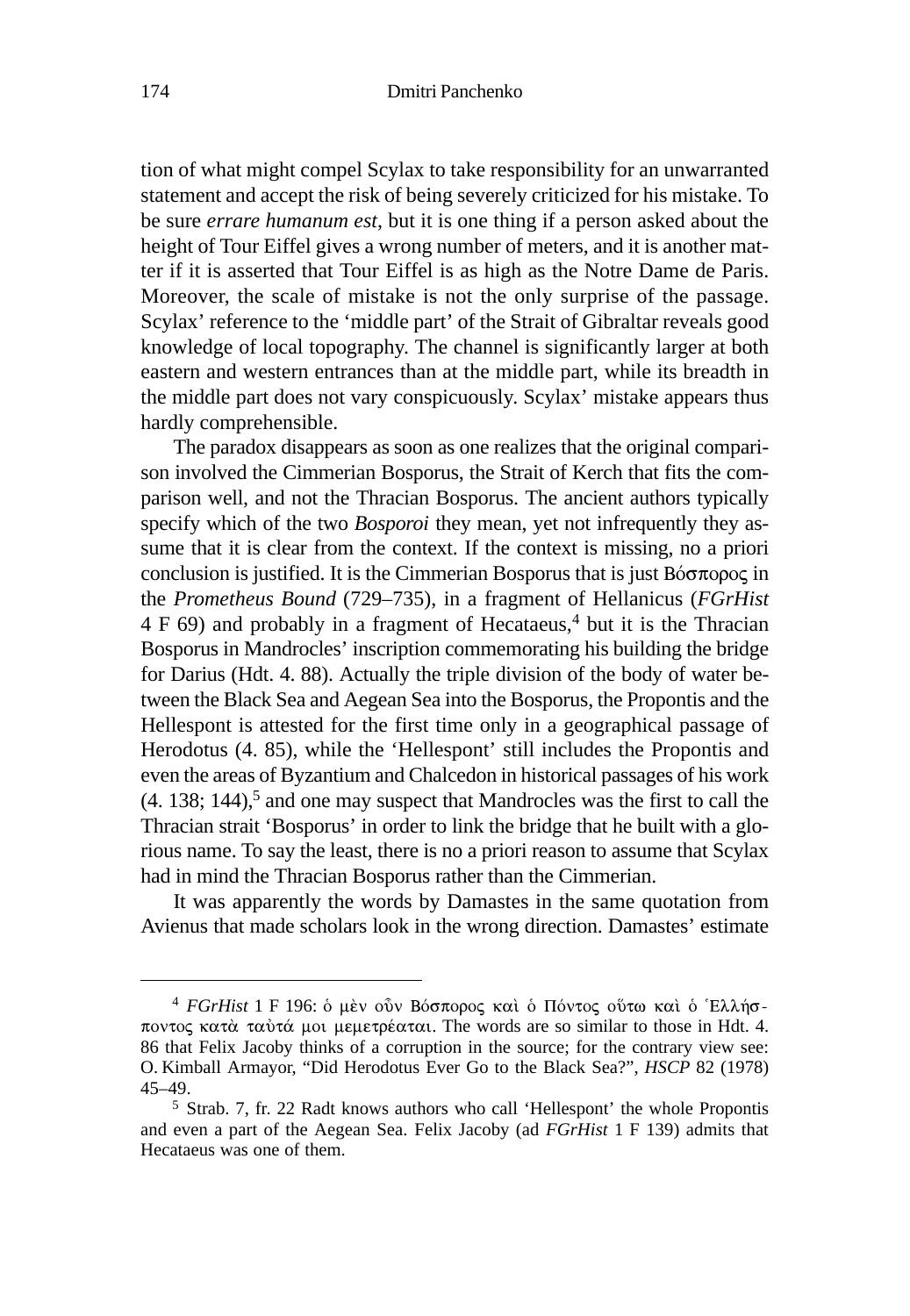of the width of the strait at the Pillars immediately precedes Scylax' likening of that strait to the Bosporus. Damastes' figure is seven stadia. Therefore, one naturally thinks of that of the two *Bosporoi* which fits with the figure just given. While the Strait of Kerch in no way fits, this very figure for the width of the Thracian Bosporus is attested; it appears in that version of Scylax' periplus which was published in the time of Philip of Macedonia.6 Imagine now that the reference to Damastes is absent in the text by Avienus, and that we are left only with Scylax' comparison of the strait at the Pillars to the Bosporus. In this case scholars would inevitably think of the larger of the two *Bosporoi*, the Strait of Kerch. That very figure which disoriented them, the seven stadia, provides a likely clue to what had happened. We are told that Damastes was both a plagiarizer (*FGrHist* 5 T 4) and a careless geographer (Strab. 1. 3.  $1 = FGrHist 5 T 7$  and F 8). It is not therefore surprising that Damastes tried to win credit for his own allegedly innovative report instead of modestly citing the authority of Scylax and that his trick resulted in confusion. On the basis of Scylax' equation, Damastes gave that figure for the breadth of the strait at the Pillars which, he knew, had been obtained for the breadth of the Bosporus. He chose, however, the wrong Bosporus.

The Strait of Kerch has rather complex configuration. It can be said to be constituted of two channels, northern and southern, and a part without a distinct shape in between. The southern channel is the longer and larger of the two, its breadth being about 15 km, which is roughly the breadth of the Strait of Gibraltar in its narrow or middle part. If Scylax compared the breadth of the Strait at Pillars with the breadth of the southern channel of the Strait of Kerch, he was quite correct. The difficulty remains that *pars pro toto* cannot work for the southern channel of the Strait of Kerch since it is not there where two seas join. At the same time, the northern channel is not wide enough (4–5 km) to be neatly compared with the Strait of Gibraltar (14–15 km). We have therefore to take a closer look at ancient ideas about the Cimmerian Bosporus.

For advanced geography, it is τὸ στόμα της Μαιώτιδος. This is not trivial since the strait is named after a minor and more remote sea. The term

 $6$  A. Peretti (n. 1) has shown how strange are in fact ideas according to which the extant periplus is a forgery or a compilation. Along his lines, I assume that the preserved version of the periplus has nothing to do with the intention to deceive buyers or readers and that it is just, say, tenth up-to-date edition of the pilot of the sea from the Pillars to the Tanais, originally composed by Scylax. It still retains something of Scylax' work, but it is typically impossible to recover the original nucleus with certainty.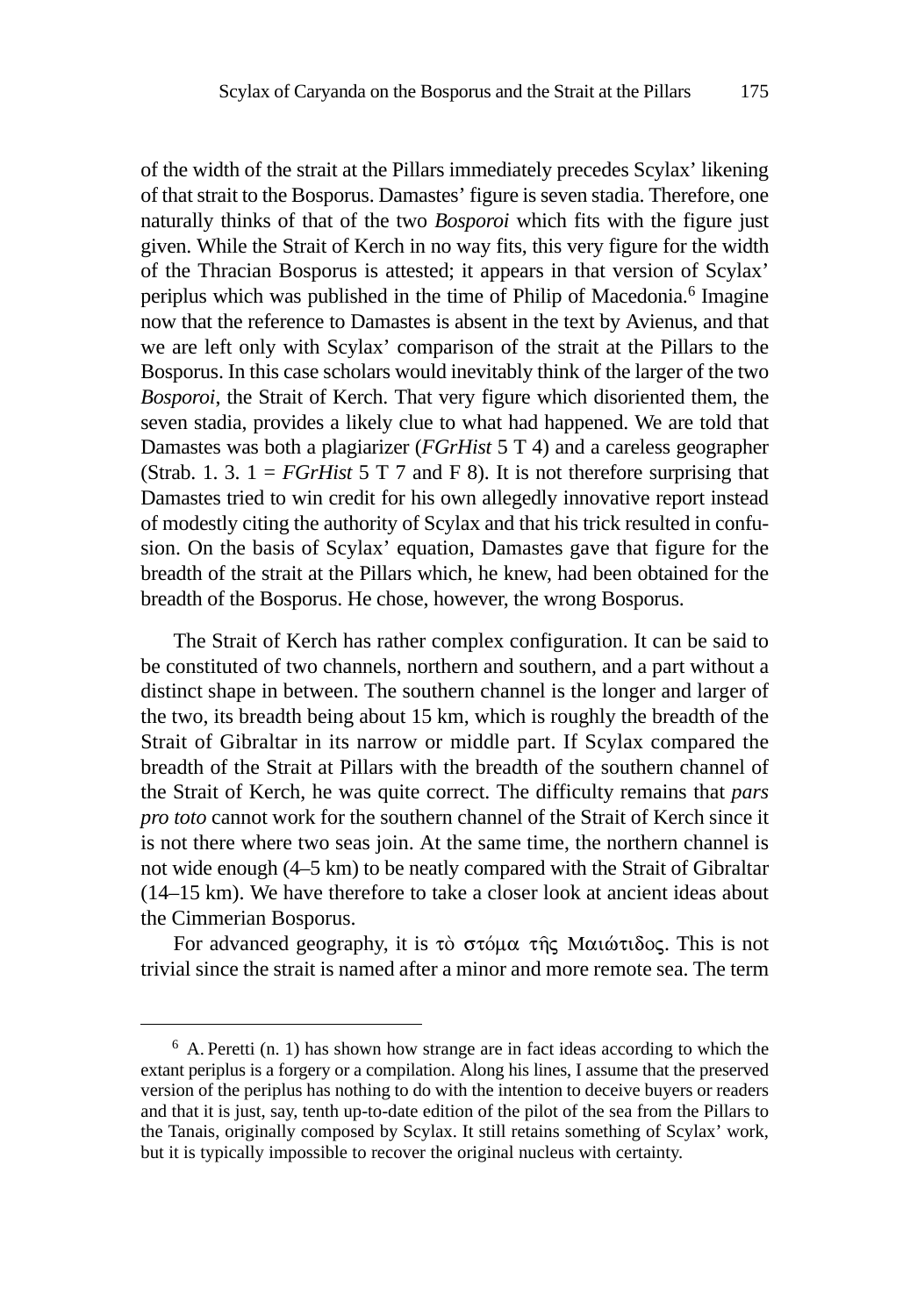'the mouth of the Maeotis' was apparently established because of the current from the Sea of Azov; on an analogous reason, the Thracian Bosporus was referred to as 'the mouth of Pontos' and the Hellespont as 'the mouth of the Propontis' – all three straits are named in the same way in the extant version of Scylax' periplus (68; 70; 94). We are dealing, it seems, with an elaborate system affected by cosmographical debate – the southwards flow in all three straits<sup>7</sup> was taken to prove the southwards slope of the earth (Aristot. *Meteor*. 354 a 28–32). Although the earth is high in the north already in Anaximenes, an older contemporary of Scylax, it is likely that the definition of the Bosporus as τὸ στόμα τῆς Μαιώτιδος is later than Scylax' work.

The other idea is certainly early, since it is attested in the *Prometheus Bound*. For Aeschylus and his source, 'Bosporus' is a narrow body of water at which one crosses from Europe to Asia. It is not specifically  $\tau\dot{o}$   $\sigma\tau\dot{o}\mu\alpha$ της Μαιώτιδος, and all passages that describe Panticapaeum as a Bosporan city and all names related to the Bosporan kingdom reflect a similar perception.

In his description of Europe, Strabo seems to harmonize two traditions. The Cimmerian Bosporus for him is  $\tau \delta \sigma \tau \delta \mu \alpha \tau \hat{\eta} \varsigma$  Μαιώτιδος, but he makes us realize that this is not to be understood in too narrow a sense (7. 4. 3); he further observes that the Cimmerian Bosporus is significantly larger at the beginning, near Panticapaeum, where people cross to Asia (7. 4. 5). Thus the area near Panticapaeum is included in the definition of the Cimmerian Bosporus.8 It is not easy to locate the place of crossing on such a vague account; besides the coastline on the Asian side has undergone significant changes, so that some ancient sites are now under water.<sup>9</sup> In any case when Strabo asserts that the breadth of the Cimmerian Bosporus is approximately 70 stadia, he explicitly refers to the area of crossing near Panticapaeum (7. 4. 5):

> τὸ στόμα τῆς Μαιώτιδος καλεῖται μὲν Κιμμερικὸς Βόσπορος, ἄρχεται δὲ ἀπὸ μείζονος πλάτους ἑβδομήκοντά που σταδίων· καθ' ὃ δι-

<sup>&</sup>lt;sup>7</sup> The experts say that these upper currents are counter-balanced by deeper currents in the opposite direction.

<sup>8</sup> Plin. *NH* 4. 87 locates Panticapaeum at the very beginning of Bosporus (*in ipso* Bospori introitu). Panticapaeum does not belong to τὸ στόμα τῆς Μαιώτιδος in Ps.-Sc. 68, but it is characteristic that the term 'Bosporus' does not appear in the context.

<sup>9</sup> *Barrington Atlas of the Greek and Roman World. Map-by-Map Directory* II. Ed. by Richard J. A. Talbert (Princeton 2000) with further references.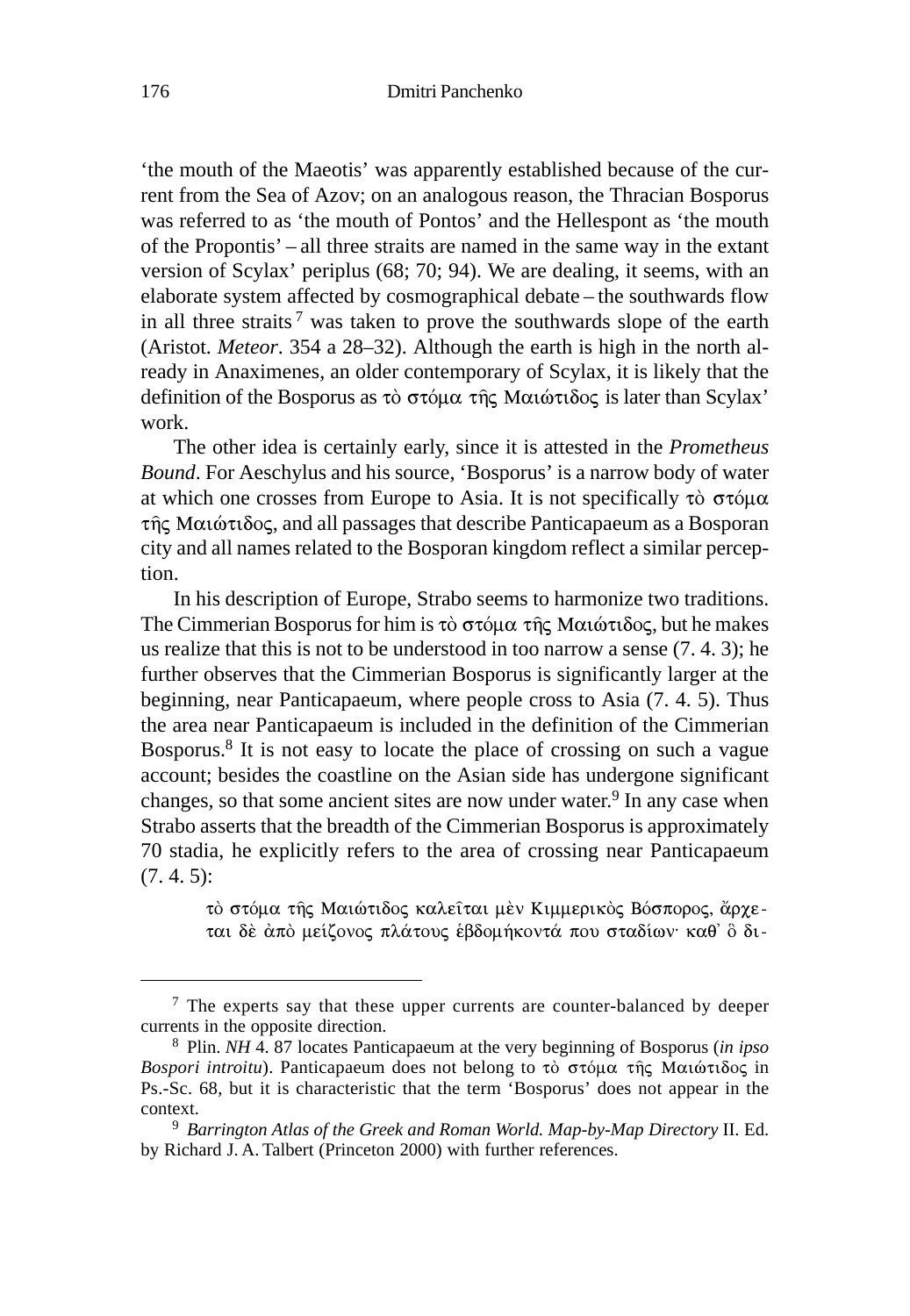αίρουσιν ἐκ τῶν περὶ Παντικάπαιον τόπων εἰς τὴν ἐγγυτάτω πόλιν της Ασίας την Φαναγόρειαν.

In his description of Asia, Strabo is more specific. He estimates the breadth of the straits as 70 stadia between Corocondame (at the end of the Cimmerian Bosporus on the Asian side) and Acra, a village in the land of the Panticapaeans.<sup>10</sup> It seems to follow from this and related data that the southern border of the strait was mentally drawn roughly along the line Corocondame – Panticapaeum, that is, along what is now *kosa Tuzla*, assuming that the location of Corocondame in the *Barrington Atlas* is correct. The distance between two shores here is roughly from 14,5 km to 15 km – both along the line I suggest and across what I call the southern channel in the east-west direction, which corresponds very well to the breadth of the Strait of Gibraltar in its 'middle', narrow part. We see that there was a definition of the Cimmerian Bosporus in antiquity to justify the equation of its breadth to that of the strait at the Pillars. It is also significant that the 70 stadia is Strabo's figure not only for the breadth of the Cimmerian Bosporus (7. 4. 5; 11. 2. 8), but also for the breadth of the Strait at the Pillars at the narrowest (2. 5. 19). Both points strongly support my contention as to which of the *Bosporoi* Scylax had in mind.

The figure of 70 stadia for 14,2 km implies a stadion of c. 203 m, which makes one wonder whether one is dealing with the result of actual measurement of the Strait of Gibraltar or still with an application of Scylax' formula. At all events, ancient accounts of the strait at the Pillars, on the one hand, and the Bosporus (whichever is meant), on the other hand, display a number of interesting correspondences.

According to Avien. *Or. mar*. 355, Euctemon of Athens (who is probably identical with the prominent calendar-maker, and if so, is roughly contemporary with Damastes) maintained that the Pillars are 30 stadia apart, while Polybius gives the same figure for the breadth of the Cimmerian

<sup>&</sup>lt;sup>10</sup> Strab. 11. 2. 8: Πλησίον δε κώμη Πατραεύς, άφ' η ς επι κώμην Κοροκονδάμην ἑκατὸν τριάκοντα· αὕτη δ' ἐστὶ τοῦ Κιμμερικοῦ καλουμένου Βοσπόρου πέρας. καλεῖται δὲ οὕτως ὁ στενωπὸς ἐπὶ τοῦ στόματος τῆς Μαιώτιδος ἀπὸ τῶν κατὰ τὸ Ἀχίλλειον καὶ τὸ Μυρμήκιον στενῶν διατείνων μέχρι πρὸς τὴν Κοροκονδάμην καὶ τὸ ἀντικείμενον αὐτῇ κωμίον τῆς Παντικαπαίων γῆς ὄνομα "Ακραν ἑβδομήκοντα σταδίων διειργόμενον πορθμῷ· μέχρι γὰρ δεῦρο καὶ ὁ κρύσταλλος διατείνει, πηττομένης τῆς Μαιώτιδος κατὰ τοὺς κρυμοὺς ὥστε πεζεύεσθαι. ἅπας δ' ἐστὶν εὐλίμενος ὁ στενωπὸς οὗτος.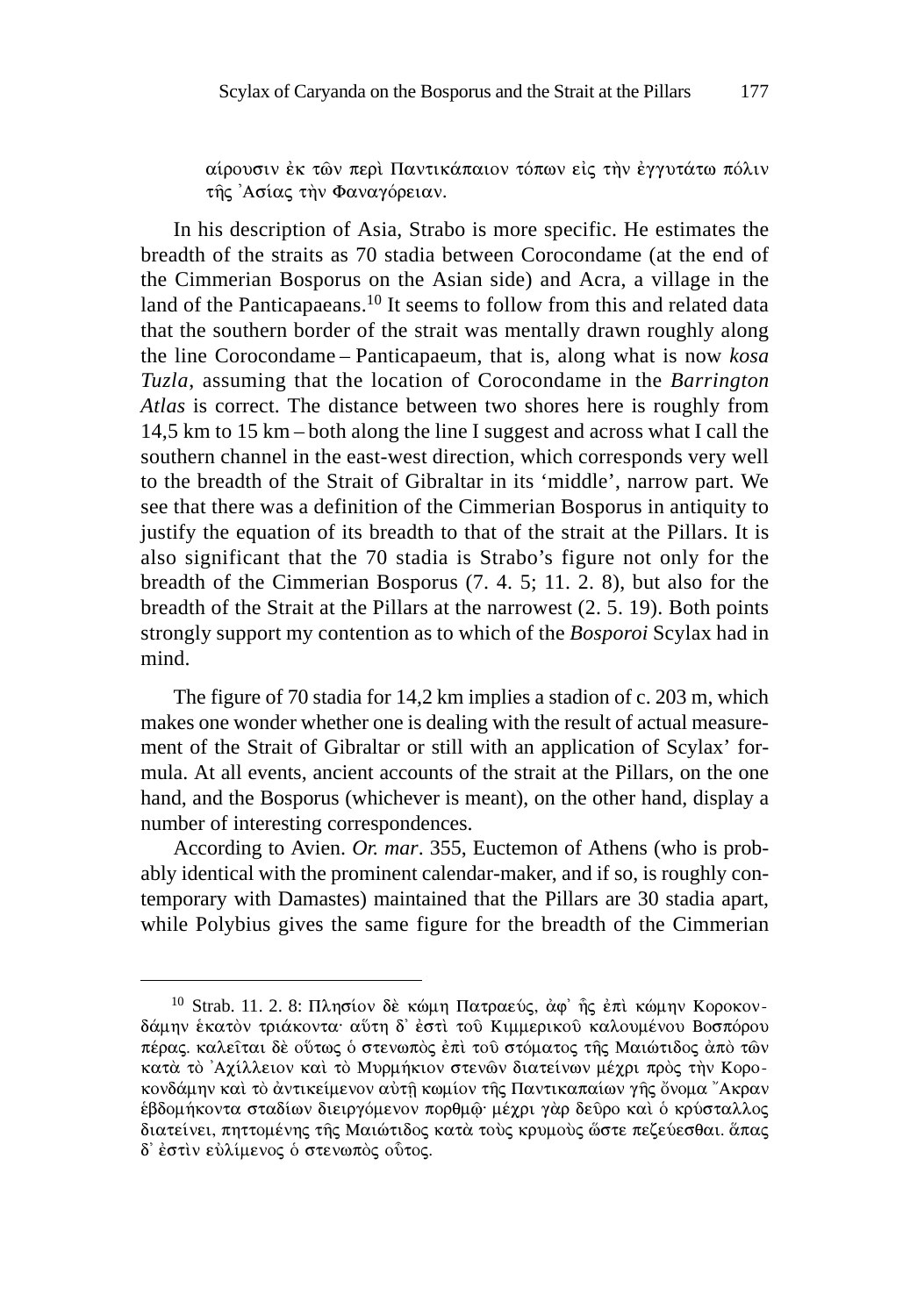Bosporus (4. 39. 3), which is quite a reasonable estimate if the northern channel is meant.

Further, several authors give the same length, 120 stadia, for both the strait at the Pillars (Strab. 2. 5. 19; Ps.-Scymn. 139; Plin. 3. 3: 15 miles) and the Thracian Bosporus (Hdt. 4. 85; Polyb. 4. 39; 43). Since 120 stadia for the Thracian Bosporus implies a giant foot of more than  $40 \text{ cm}$ ,  $^{11}$ one may consider the possibility that this figure was initially connected with the Cimmerian Bosporus.<sup>12</sup> Pliny  $(4, 87)$  gives its length as 12,5 miles, which on his regular equation means 100 stadia. It is tempting to combine Pliny's data with the 20 stadia of the distance between Panticapaeum and τὸ στόμα τῆς Μαιώτιδος in Ps.-Sc. 68 (20 stadia = 2,5 miles are also present in the Pliny's context, though as the distance from Panticapaeum to Cimmerium on the other side of the strait). Be that as it may, Pliny's explicit figure, 12,5 miles = 100 stadia finds exact correspondence with the length of the strait at the Pillars in the manuscripts of Strab. 17. 3. 6.13 Actually *inter columnas* in Avienus' formulation of Scylax' statement does not preclude the comparison of the length of two straits, since the identification of the Pillars with two opposite mountains, Calpe (Gibraltar) and Abila (spectacular Jebel Musa), was not the only ancient tradition; for instance, the Pillars are said to have been separated by one day's sail in the extant periplus that bears the name of Scy $lax(1)$ .

There is also suspicion about one more figure. The breadth of the strait at the Pillars is 60 stadia in Polybius (16. 29. 9), Philostratus (*Vit. Apoll*. 5. 1) and another passage by Strabo (17. 3. 6). The same figure is attached to the Cimmerian Bosporus, though to its length, in Polybius (4. 39. 3), and also appears in relevant, though not unambiguous, passages of Arr. *Per. Pont. Eux*. 19. 1 and Anon. *Per. Pont. Eux*. 50. It is characteristic that when we finally encounter correct figures for the breadth of the straits at the Pillars, 80 stadia (Agathem. 20; Marcian. 1. 3) or 10 miles (Mela 1. 6), they have no parallels in reports on either the Thracian or Cimmerian Bosporus.

<sup>&</sup>lt;sup>11</sup> The stadion of both Herodotus and Polybius was defined as equal to 600 feet (unlike the stadion of Eratosthenes, which was equal in all probability to 100 double paces).

<sup>&</sup>lt;sup>12</sup> While the length of the Thracian Bosporus is about 30 km, the distance from the line Corocondame – Panticapaeum to the Asian edge of the Cimmerian Bosporus is about 25 km and less than 15 km to its European edge.

<sup>&</sup>lt;sup>13</sup> One manuscript gives, however, 120 stadia, which can easily be correction on the basis of Strab. 2. 5. 19 and related tradition.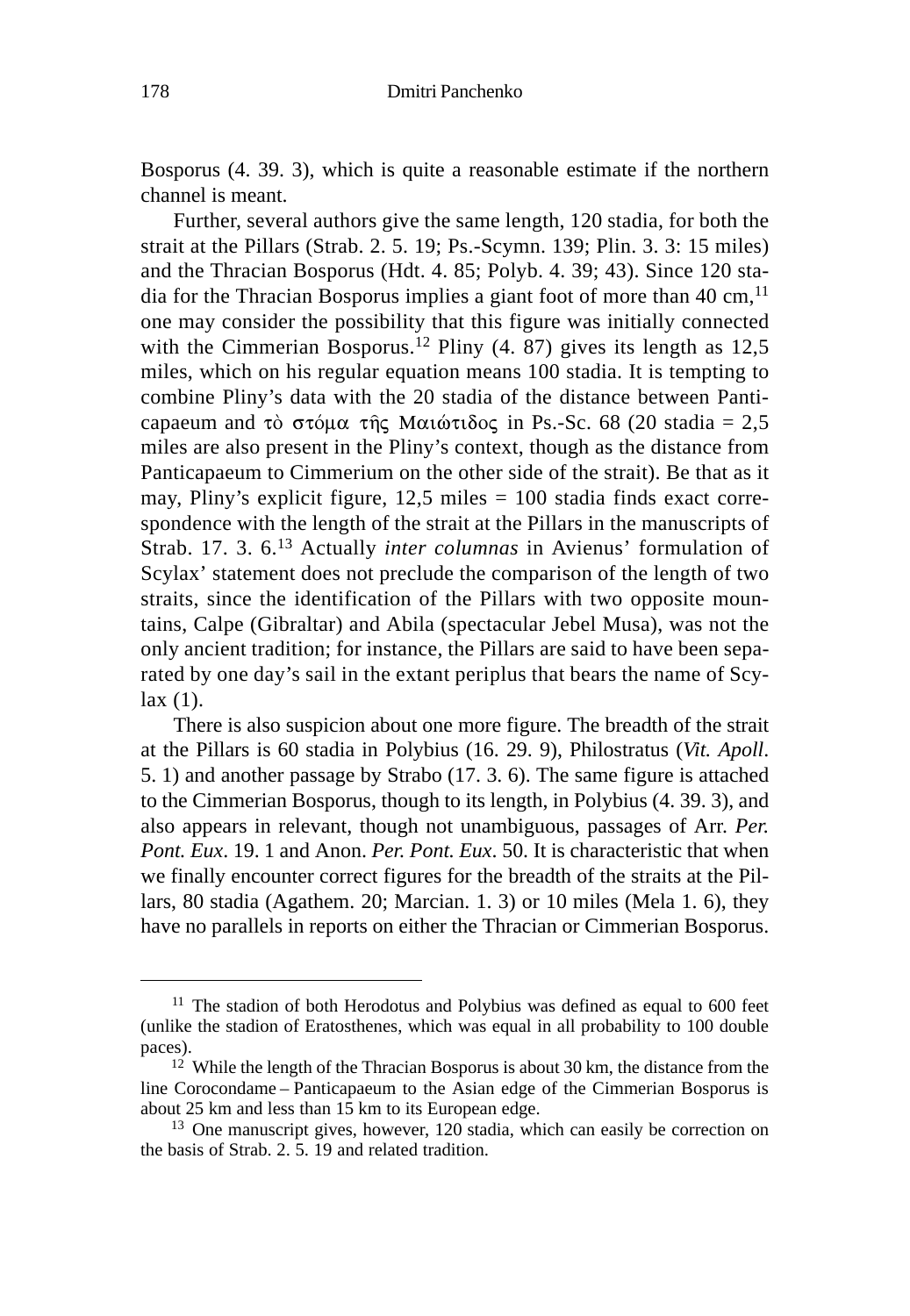Whatever particular cases, one may conclude that not only Damastes, but also many other Greek geographers based their judgments about the size of the strait at the Pillars on the comparison formulated by Scylax.<sup>14</sup> Their interpretations of Scylax' formula were, however, different. This suggests that they were typically not aware of the original context. From where, then, did they get the formula? One inevitably thinks of Hecataeus, a key figure in early geographical tradition.15 It is commonly agreed, and for a good reason, that Hecataeus used Scylax' account of his Indian journey. It now seems to emerge that Hecataeus also used his periplus, for which there are other signs as well.16 In that case Scylax appears to be the originator of *ora maritima* genre (to use the title of Avienus' poem), the first author of a periplus of major scale. He is thus a half-predecessor, so to speak, of Hecataeus, the first author of the *Tour of the World*.

A few further suggestions seem appropriate. An account of an Indian journey could hardly fit with the style of a periplus, and so the periplus must be a different work. We have no reliable information concerning its title. The Suda (s. v.  $\Sigma \kappa \acute{\omega} \lambda \alpha \xi = FGrHist$  709 F 1) gives meaningless  $\Pi \epsilon \rho \acute{\omega}$ . πλους τῶν Ἡρακλέους στηλῶν. Scholars proposed to supplement it with either ἐκτὸς, or ἐντὸς τῶν ʿΗρακλέους στηλῶν, or with both. But early works in prose were sometimes named just after their opening words. One may suppose that the original title (in the specified sense) has been preserved in the opening words of the extant version of Scylax' periplus:  $\dot{\alpha}\pi\dot{\alpha}$ 'Ηρακλείων στηλών. We are told that Scylax presented his work to Darius (*FGrHist* 709 F 4). One usually thinks of his Indian account. But the context of the testimony implies that this was his periplus, and we know from Herodotus that Darius was interested not only in obtaining information about the Indian Ocean, but in the description of the Mediterranean shores as well (3. 136). Scylax' ability to provide a comprehensible and trustworthy de-

<sup>&</sup>lt;sup>14</sup> The frequently assumed Carthagenian blockade of navigation in the westernmost Mediterranean may explain the lack of new knowledge about the strait at the Pillars over a long period of time.

<sup>&</sup>lt;sup>15</sup> For Damastes at least we have explicit testimony that he borrowed a lot from the work of Hecataeus: τὰ πλεῖστα ἐκ τῶν Ἑκαταίου μεταγράψας Περίπλουν ἔγρα- $\psi$ **EV** (Agathem. 1. 1 = *FGrHist* 5 T 4).

<sup>16</sup> Felix Jacoby, "Hekataios", in *RE* 7 (1912) 2731–2734 pointed to striking similarities in description of the Libyan coast by Herodotus and extant version of Scylax' periplus. He concluded that both depend on Hecataeus. But why might not both Hecataeus and Herodotus depend on Scylax (cf. Peretti [n. 1] 121)? Hecataeus displays a fuller knowledge of the Iberian peninsula than the periplus (Peretti [n. 1] 140); this may suggest a later date for Hecataeus' work relative to the original periplus by Scylax.